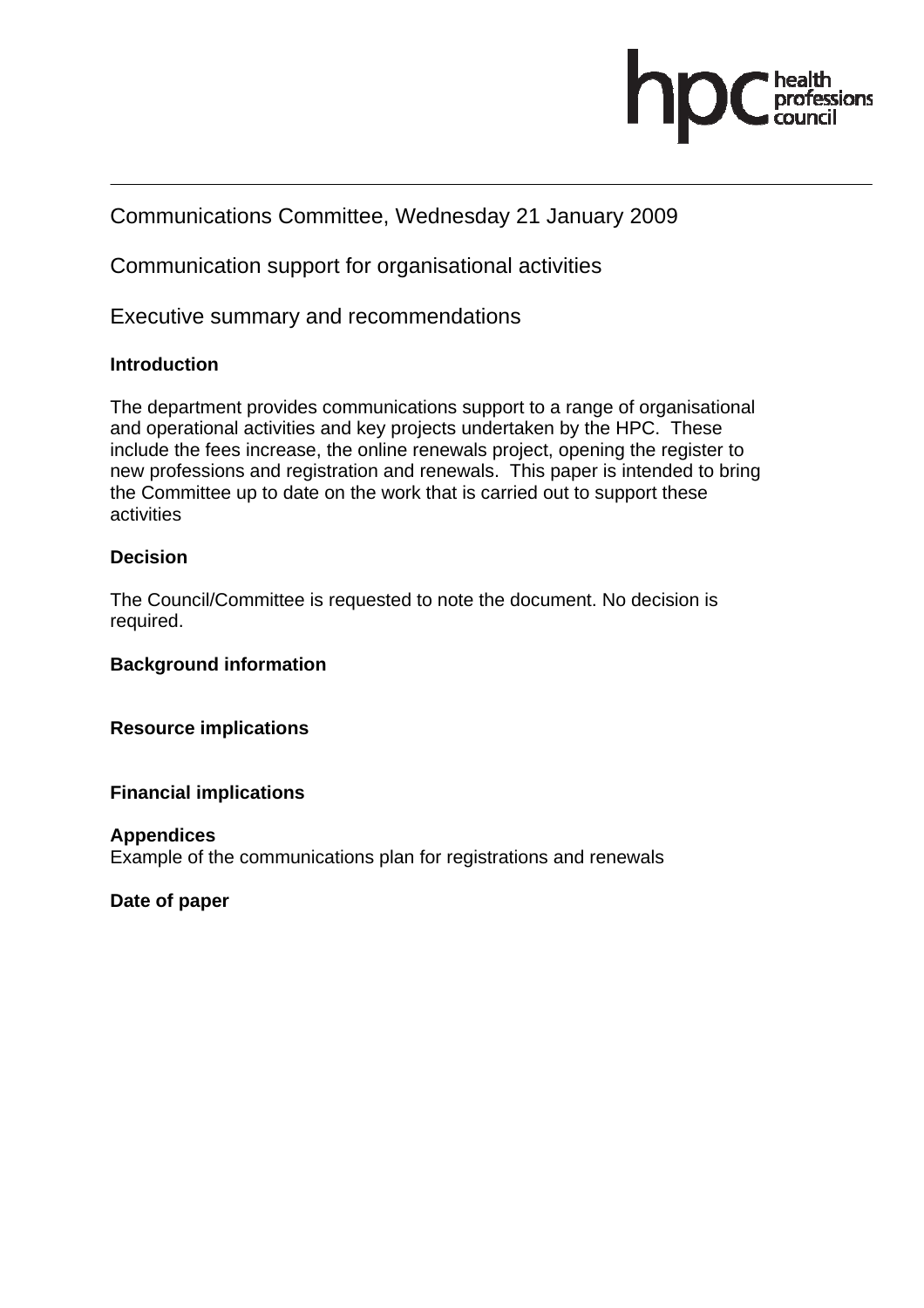#### **Introduction**

The department provides communications support to a range of organisational and operational activities and key projects undertaken by the HPC. These include the fees increase, the online renewals project, opening the register to new professions and registration and renewals.

Each project or activity has a communications plan and is managed by one person in the team who is responsible for co-ordinating activities across the team and monitoring progress against the plan. The communications plan sets out aims and objectives, key risks, audiences and the relevant communication channels to be used and is regularly reviewed with the team at team meetings.

This paper is intended to bring the Communications Committee up to date on the work that is carried out to support these activities

#### **Online renewals project**

The Web Manager is representing the Communications team on the online renewals project. His involvement is key to ensuring that the new web facility complements HPC's other online facilities and, working with the Publications Manager, that it complies with HPC's visual identity requirements.

He has been involved in regular project workshops which have helped shape the user requirements and functional specifications for the project, as well as looking at navigation, design, usability and accessibility issues.

A full communications plan is being developed which will set out key activities, messages and timescales to ensure that our communications are effective and appropriate when promoting this project to key audiences, including registrants, professional bodies and employers.

#### **CPD audits**

A communications plan has been developed by the CPD Communications Manager and this is currently being implemented and monitored. It highlights the planned activities and communications channels to be utilised in order to support this project.

Key achievements to date have included

• The planned programme of talks and workshops is continuing with more than 100 talks delivered to over 7000 registrants across the UK. Several extended tours of the home countries are planned for 2009, including Scotland, South West and North East and Yorkshire.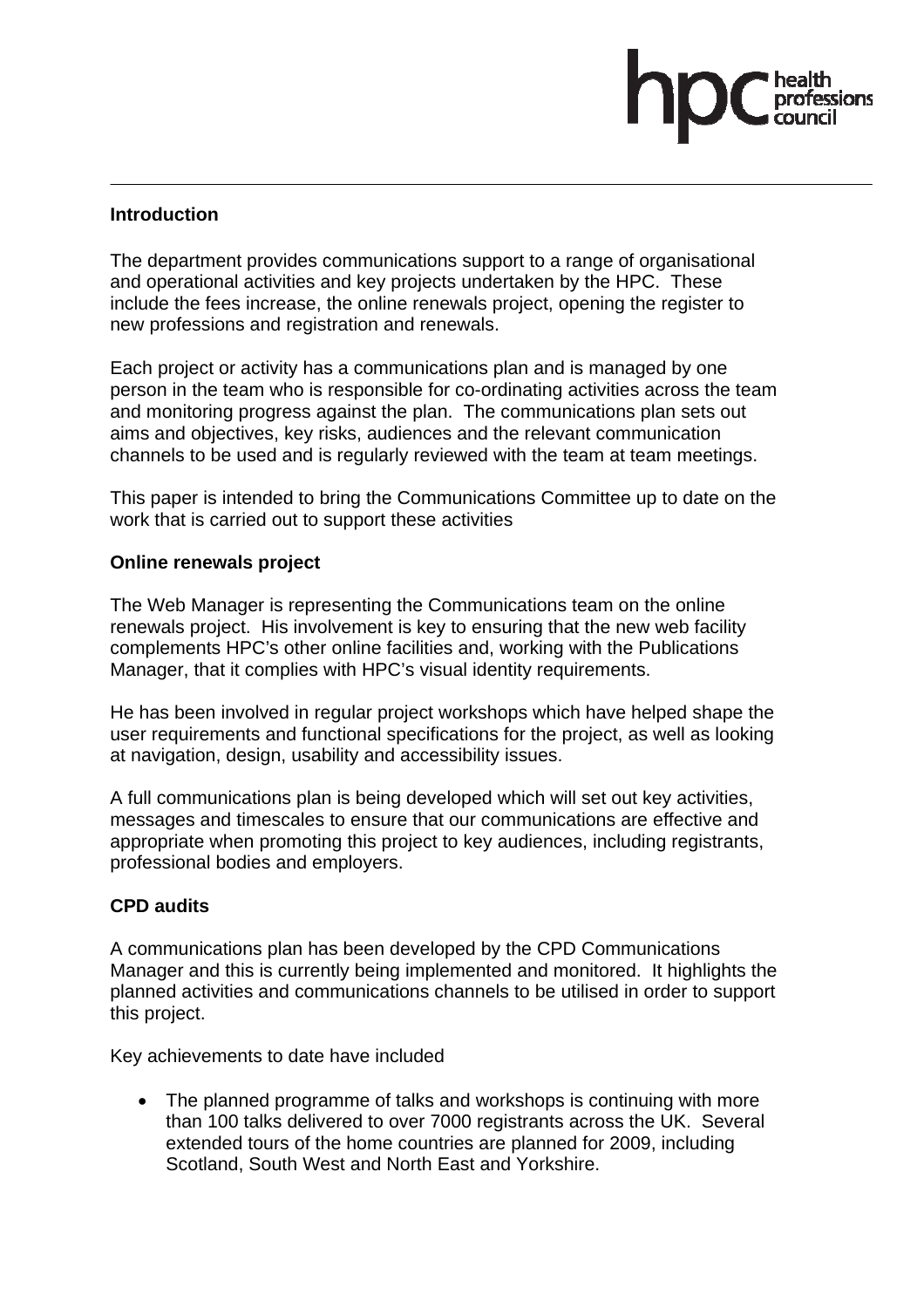- CPD Assessor training material was prepared for the Registration Department early in 2008 and the first training was delivered in May to chiropodists / podiatrists and October for operating department practitioners. The programme of CPD Assessor training will resume in May 2009 as other professions are selected for audit.
- Training for the Registration Department on the new CPD systems and audit process was delivered by the CPD Communications Manager on 24 April, 30 July and 27 August.
- The CPD Communications Manager attended all other HPC departmental meetings from May – July 2008 to deliver training on the CPD standards and audit process.
- The CPD Communications Manager composed CPD standard letters with registration department during April 2008 to enable our systems to automatically generate audit letters to registrants selected for audit.

### **Registration Fee Increase**

The HPC consulted on its registration fees in 2008 and the key decisions document was published in October. A communications plan for the registration fee changes has been developed and emphasises the planned communications activities. The plan highlights our key messages, communications aims and objectives, target audience and communications channels to be utilised in order to support this project.

Activity to date has included the issue of press releases at each stage of the consultation as well as a press release issued detailing the key decisions arising from the findings of the consultation. Every release has been sent to all media including professional body journals and has resulted in coverage of the fees increase.

Forthcoming activities will include featuring a news story on our website as well as offering articles to professional body journals for their news sections. In addition to this our Public Affairs Manager will be emailing membership managers of professional bodies highlighting the fees increase as well as other activity detailed in the plan.

#### **Renewals**

The communications team has been working closely with the Registration Department to raise awareness of the process and requirements for renewing registration for operating department practitioners.

A communications plan has been written setting out our key objectives and messages and identifying potential risks. Much of the work so far has been undertaken by the Public Affairs Manager and the Communications Manager who have worked hard to achieve maximum coverage for this work. The range of activities has included articles in relevant professional journals, active contact with professional bodies and a series of communications with service managers. This work has contributed to a reduction in the number of odps lapsing from the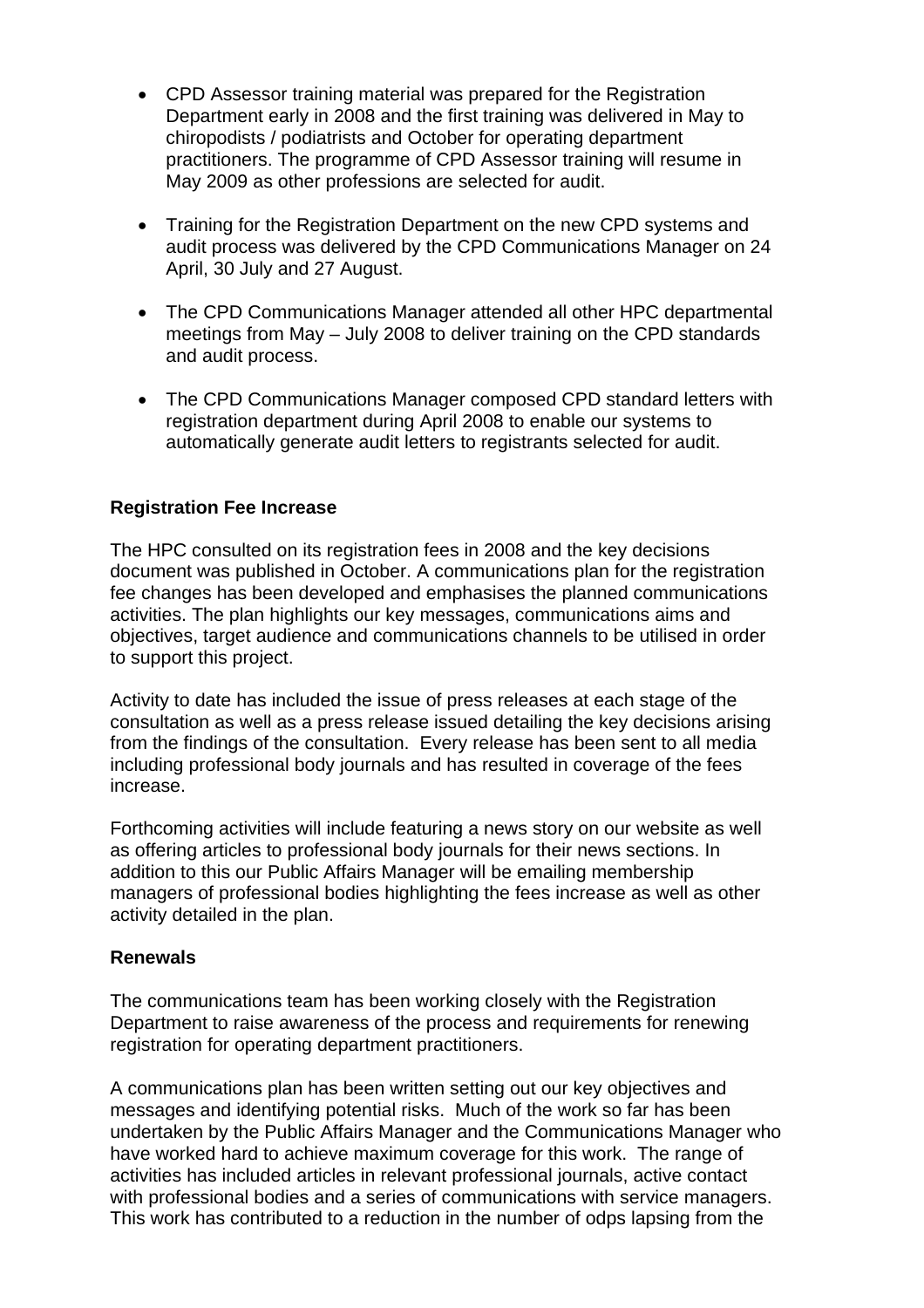Register and it is intended to develop this communications programme for all professions renewing in 2009.

### **New Professions**

Currently, the S60 legislation is passing through Parliament for the Psychologists and it is anticipated that we will open the Register in July 2009. The Hearing Aid Audiologists are likely to follow and it is anticipated that the Register will open for this profession in March 2010.

## **Psychologists**

A communications plan has been written for the Psychologists and this piece of work is currently being managed by the CPD Communications Manager. Much of the work currently undertaken has included ongoing planning meetings and contact with the British Psychological Society, monitoring relevant press coverage, attendance at relevant professional conferences (eg we have booked a stand at the British Psychological Society Annual Congress in April 2009), talks and presentations (eg attending the AGM of the Scottish Division of Educational Psychology, the AGM of the Scottish Branch of the British Psychological Society and a talk to Psychologists at Nottingham University Hospitals NHS Trust) and public affairs work to ensure that Parliamentarians are adequately briefed on the HPC and its role in regulation

### **Hearing Aid Council**

A project plan which incorporates communications activities has been written for the transfer of the Hearing Aid Council's Register to the HPC. A more detailed communications plan is currently being drafted which will highlight proposed communications to the public of the transfer.

To date, both the CPD Communications Manager and the Chief Executive attended and spoke at the British Society of Hearing Aid Audiologists Annual Conference in 2008 and we are booked to take a stand in 2009. Regular contact and update meetings are taking place between the HPC and the HAC and training of staff at HAC on HPC and CPD standards has been booked for February 2009.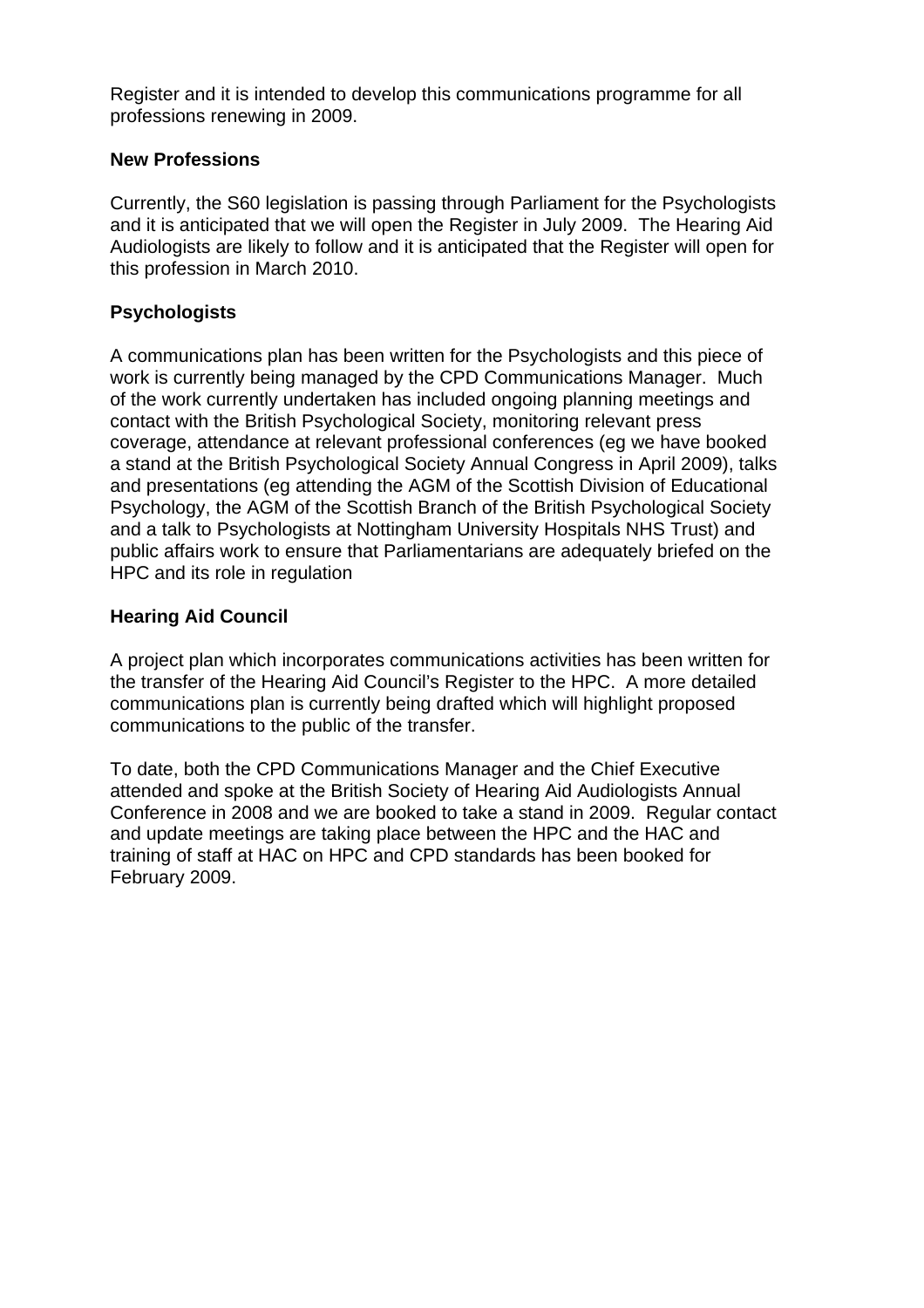# **HPC Communications Planning Template**

#### **Project/initiative**

Renewals

#### **Comms planning lead for initiative?**

**Jacqueline** 

#### **Who are the team responsible for project managing this initiative?**

| <b>Directorate</b>      | Registrations                   |
|-------------------------|---------------------------------|
| Directorate key contact | Richard Houghton, Claire Harkin |

### **Launch date of initiative** where appropriate

To start one month in advance of the issue of renewal notices (eg renewal notices will be issued to ODPs from 1 September for renewal by 30 November) and then continue with the agreed renewal cycle across 2009 and 2010.

### **Background to the initiative?**

To provide support to the registrations department and a co-ordinated approach to communicating the importance of renewing to registrants and professional bodies.

#### **What are the key messages?**

The main messages are

- the importance of renewing early and not leaving it to the last minute
- reminding registrants that they need to remember to self-certify, pay and sign the renewals forms, even if they are paying by direct debit (and the payment has come out of their account)
- in the event they are lapsed from the Register, registrants must remember that it affects not only their livelihood but also patients, colleagues and employers
- it is essential they inform us of any changes in their contact details

# **What are the communication aims and objectives?**

Overall,

- to improve registrants' understanding of renewal requirements
- to ensure more registrants' begin to renew early in the process
- to support the reduction in the number of registrants lapsing
- to ensure registrants inform us of any changes in their contact details

#### **Who are the target audiences?**

Registrants, employers and professional bodies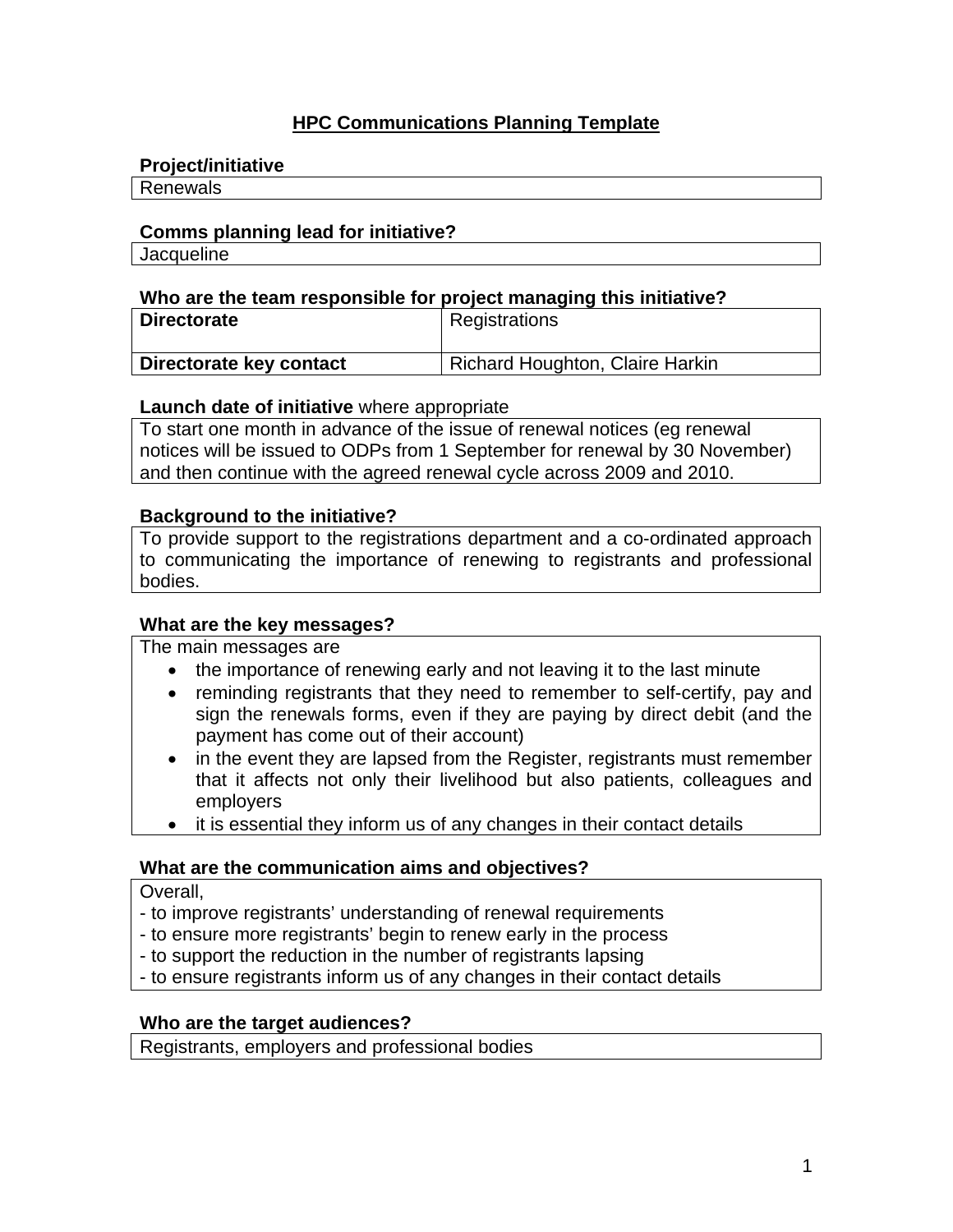# **What communication channels should be utilised to support this project?**

We will utilise a range of communication channels, including (but not limited to) Employer: employer events, bulletins, direct mail, posters and conferences Professional bodies: face to face meetings, conferences and email to membership managers and joint mailings Registrants: via professional bodies (see above), HPC In Focus, articles in

professional journals, posters in place of work, conferences/exhibitions All: web pages, news items on home page

# **Is the HPC working in partnership with any other organisations, external agencies or other regulators or commissions on this initiative?**

Work with professional bodies and employers

#### **What are the elephant traps/risks associated with this initiative?**

| <b>Risk</b>                         | Level of risk (high,<br>medium, low) |  |  |
|-------------------------------------|--------------------------------------|--|--|
| Registration process failing        | High                                 |  |  |
| Not reaching sufficient registrants | Medium                               |  |  |

#### **What plans will be put in place to minimise these risks?**

Regular meetings and contact with the Registrations Dept to update on progress Utilise full range of communication activities across all audiences

#### **What is the communication budget for this initiative?**

Nil

#### **How will the impact of this initiative be evaluated?**

% lapses, % renewing early as compared to last renewal cycle, % of final notices sent

#### **How will the supporting communications for this initiative be evaluated?**

Number of articles in professional journals, number of meetings with professional bodies, direct mail to employers, email alerts to membership managers

#### **Approvals schedule**

| To be agreed by project lead                    |  |
|-------------------------------------------------|--|
| To be agreed by Comms Director                  |  |
| To be agreed by Head of<br><b>Registrations</b> |  |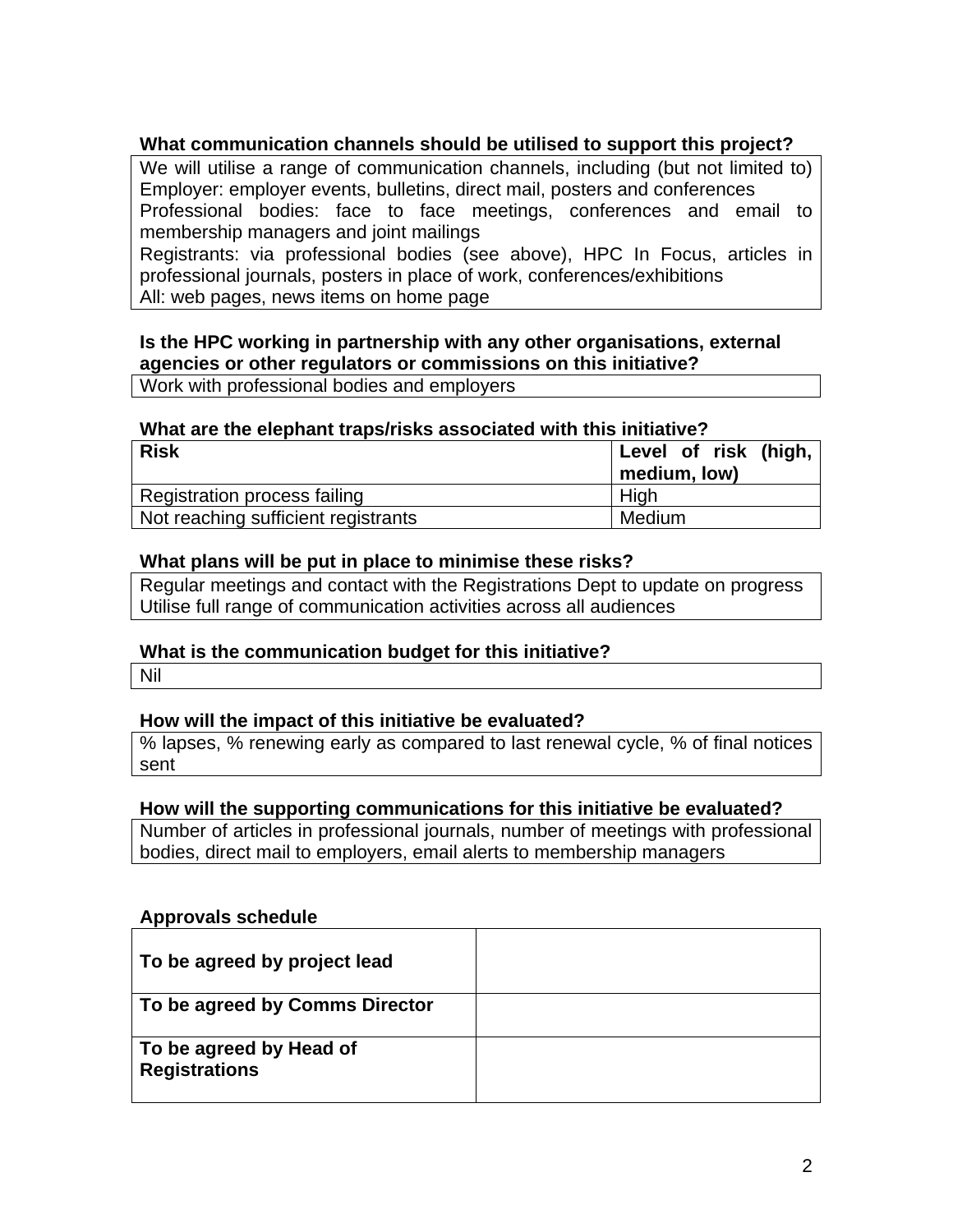# **Communications activities – Renewals**

# **For ODPs – renewal notices issued 1 September for renewal by 30 November 2008**

| <b>Main activity</b>                                                   | <b>Description</b>                                                                                                                                                                                                                                                                                                                                                                                  | <b>Timescale</b>              | Lead              | <b>Action</b>   |
|------------------------------------------------------------------------|-----------------------------------------------------------------------------------------------------------------------------------------------------------------------------------------------------------------------------------------------------------------------------------------------------------------------------------------------------------------------------------------------------|-------------------------------|-------------------|-----------------|
| Update renewal poster                                                  | Update the poster with renewals for 2009 onwards                                                                                                                                                                                                                                                                                                                                                    | August                        | Ebony             |                 |
| Contact with membership<br>managers of relevant<br>professional bodies | Set up initial meeting with Membership Manager and<br>$\bullet$<br>Communications rep to discuss how we can work<br>together eg joint mailings, links to newsletters, journals<br>Continue contact with membership managers through<br>$\bullet$<br>process to inform and keep up to date on progress<br>Consider post wrap up discussion and joint article in<br>$\bullet$<br>professional journal | From August                   | <b>Nina</b>       | Meeting<br>with |
| Reminder on home page<br>of HPC website                                | News item on home page at start of renewal period<br>$\bullet$<br>Prominent reminder to be created for home page<br>$\bullet$<br>referencing professions renewing during renewal                                                                                                                                                                                                                    | By 1 Sept                     | Tony/<br>Ebony    |                 |
| Articles in professional<br>journals                                   | Write and place a series of articles (pre, mid and post) in<br>relevant journals, dependant on publication dates.                                                                                                                                                                                                                                                                                   | Sept to<br>30 Nov             | Ebony             |                 |
| Attendance at relevant<br>professional conferences                     | Ascertain whether there are any profession specific<br>conferences happening during the renewal period and<br>make relevant bookings. Ensure representatives from<br>registrations attend                                                                                                                                                                                                           | Sept to<br>30 Nov/<br>ongoing | Susan             |                 |
| Articles in HPC In Focus                                               | Reminder articles in relevant editions of In focus,<br>dependant on schedule<br>Consider post registration article highlighting successful<br>work with professional body and reduction in lapsing                                                                                                                                                                                                  | Sept to<br>30 Nov/<br>ongoing | Jonathan<br>/Nina |                 |
| Letter to<br>employers/managers                                        | Letter to employers' list and/or managers' list (from<br>professional bodies or Binley's) highlighting importance of<br>renewing - include renewals poster                                                                                                                                                                                                                                          | August<br>onwards             | <b>Nina</b>       |                 |